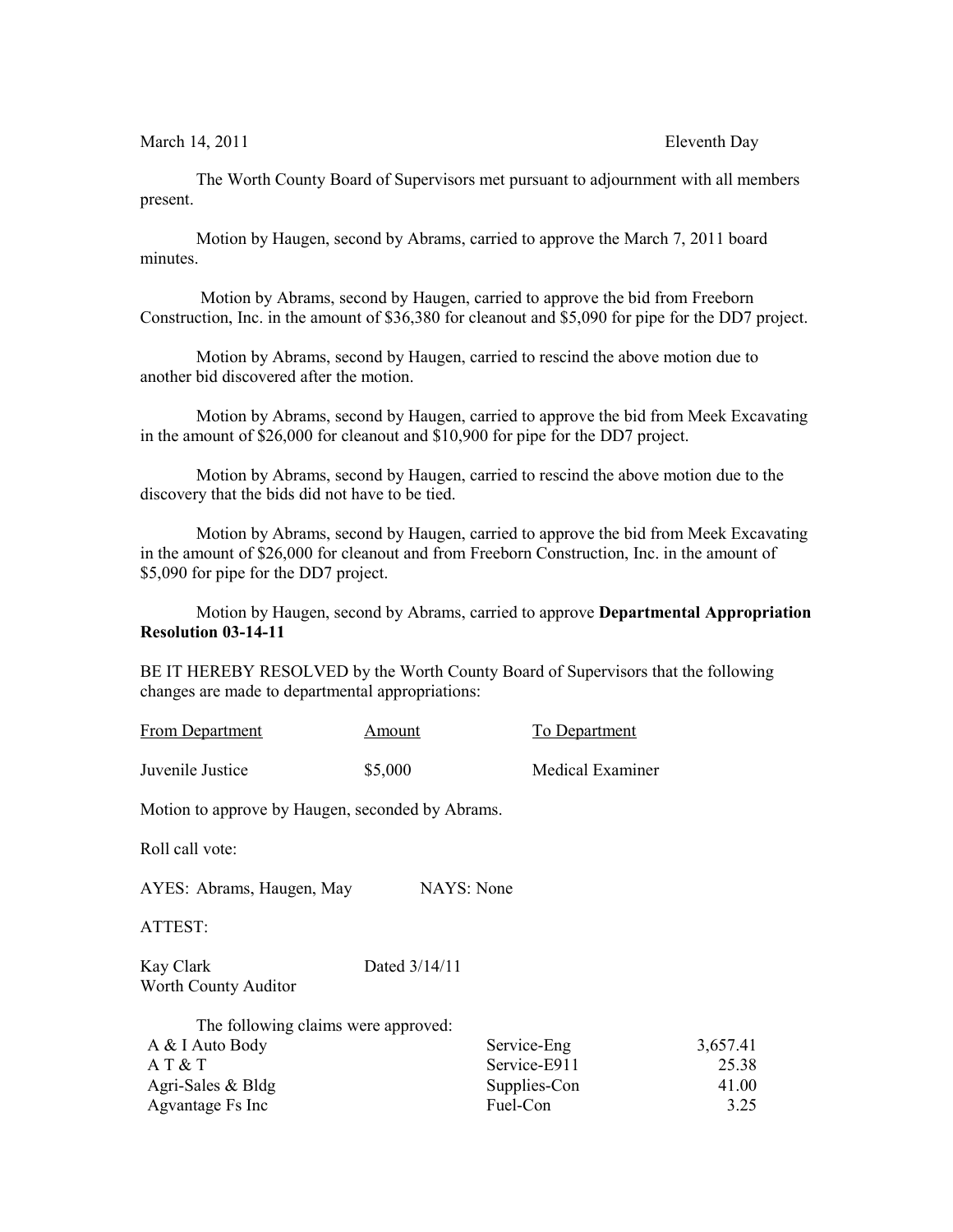| <b>Alliant Energy</b>             | Service-Eng         | 4,601.46  |
|-----------------------------------|---------------------|-----------|
| Anderson, Rick                    | Mileage-Shf         | 68.15     |
| <b>Austin Office Products</b>     | Supplies-Shf        | 190.88    |
| B & J Water Conditioning Inc      | Service-Gsr         | 36.00     |
| Balek, Ronald                     | Mileage-Twp         | 6.58      |
| <b>Bancard Center</b>             | $Exp-It/Gis$        | 145.11    |
| Barnes Distribution Group Inc     | Supplies Return-Eng | 1,728.47  |
| <b>B</b> cn Telecom               | Service-Gsr         | 380.90    |
| Berge Oil Company                 | Fuel-Eng            | 44,110.44 |
| Berge, Barbara                    | Supplies-Aud        | 17.11     |
| <b>Black Hills Energy</b>         | Service-Eng         | 1,354.13  |
| <b>Bmc Aggregates Lc</b>          | Rock-Eng            | 1,400.63  |
| Borchardt, William                | Mileage-Twp         | 5.64      |
| Brumm, Richard                    | Supplies-Eng        | 39.99     |
| <b>Burger King</b>                | Cards-Phd           | 150.00    |
| <b>Business Compass Solutions</b> | Supplies-Aud        | 41.49     |
| <b>Carquest Auto Parts</b>        | Supplies-Tra        | 1,477.57  |
| Cinema West                       | Cards-Phd           | 150.00    |
| City of Fertile                   | Service-Eng         | 1,539.04  |
| City of Grafton                   | Rutf-Eng            | 1,007.52  |
| City of Hanlontown                | Rutf-Eng            | 360.66    |
| City of Joice                     | Service-Eng         | 931.39    |
| City of Kensett                   | Service-Eng         | 482.59    |
| City of Manly                     | Service-Eng         | 43.38     |
| City of Northwood                 | Service-Vaf         | 163.38    |
| Cnh Capital                       | Supplies-Con        | 4.18      |
| Community Care Inc                | Service-Mha         | 378.36    |
| Conner Colonial Chapel            | Service-Soc         | 1,700.00  |
| Crysteel Truck Equipment          | Parts-Eng           | 2,770.88  |
| D & L Equipment                   | Parts-Eng           | 111.77    |
| Dave Syverson Ford Truck          | Parts Return-Eng    | 315.07    |
| Des Moines Stamp Mfg Co           | Supplies-Eng        | 66.15     |
| Ehrich, Cherrice                  | Mileage-Mha         | 42.77     |
| <b>Electronic Engineering</b>     | Service-Shf         | 61.17     |
| <b>Electronic Specialties</b>     | Service-Eng         | 110.00    |
| Eliot Inc                         | Supplies-Eng        | 5,527.00  |
| <b>Fallgatter's Market</b>        | Supplies-Con        | 623.30    |
| Ferden, Eugene                    | Meeting-Vaf         | 122.56    |
| Ferley, Paul                      | Meeting-Vaf         | 100.00    |
| Fisher, Jane                      | Mileage-Mha         | 161.21    |
| Francis Lauer Youth Services I    | Service-Juj         | 699.75    |
| Greve Law Office                  | Copies-Att          | 109.00    |
| Grp & Associates                  | Service-Phd         | 43.00     |
| Hackbart, Philip E.               | Mileage-Twp         | 125.85    |
| Hanson, Jake                      | Edu-Trs             | 141.94    |
| Haugen, David                     | Mileage-Sup         | 59.22     |
| <b>Heartland Power Coop</b>       | Service-Eng         | 278.98    |
| Iaccva                            | Edu-Vaf             | 30.00     |
| Iowa Dept of Transportation       | Equip-Eng           | 12,161.00 |
| Iowa Office Supply Inc            | Supplies-Eng        | 179.99    |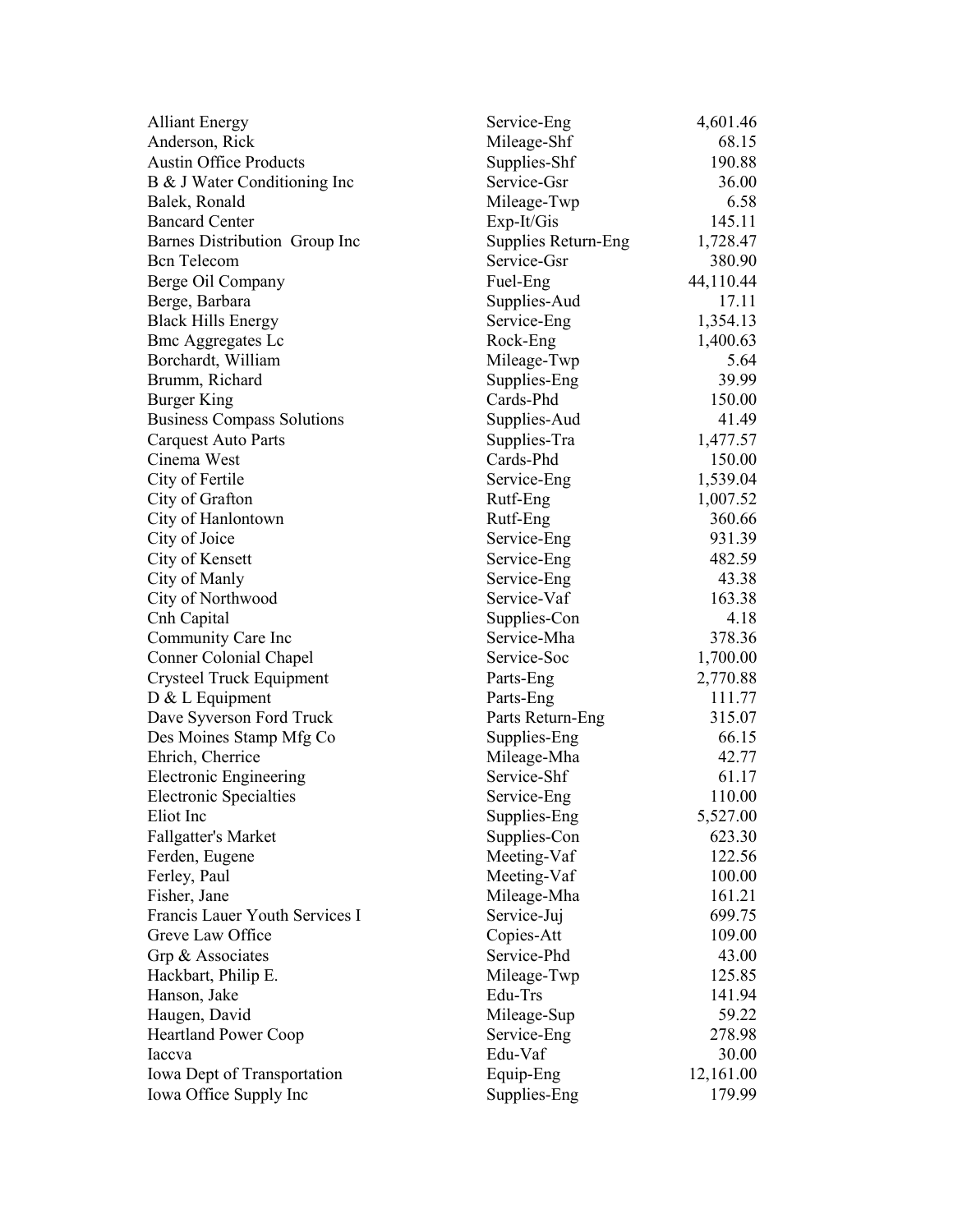| Iowa State Sheriff's & Deputies     | Edu-Sh $f(3)$       | 375.00   |
|-------------------------------------|---------------------|----------|
| J & J Medical                       | Supplies-Phd        | 169.00   |
| Jensen, Bobbie                      | Mileage-Mha         | 75.20    |
| Johnson, Hal                        | Reimburse-Phd       | 1,591.78 |
| Joice Fire Dept                     | Reimburse-E911      | 2,000.00 |
| Kathleen's Care Inc                 | Service-Mha         | 672.00   |
| Kuennen, Joseph                     | Service-Gsr         | 113.20   |
| Lawson Products Inc                 | Supplies-Eng        | 958.32   |
| Lestrud, Scott                      | Safety-Eng          | 63.97    |
| Lexis-Nexis                         | Service-Att         | 128.00   |
| Liberty Square Care Center          | Service-Mha         | 1,788.08 |
| Low's Standard                      | Fuel-Asr            | 35.00    |
| Mail Services Llc                   | Service-Trs         | 245.69   |
| Manly Junction Signal               | Service-Con         | 450.46   |
| Marshall & Swift Inc                | Supplies-Eng        | 300.58   |
| Martin Bros Dist Co. Inc.           | Supplies-Gsr        | 338.36   |
| Martin Marietta Materials           | Rock-Eng            | 884.02   |
| <b>Mason City Business Systems</b>  | Service-Trs         | 15.23    |
| Mason City Fire and Rescue          | Service-Mex         | 300.00   |
| May, Dennis                         | $Exp-Sup$           | 54.52    |
| Mediacom                            | Service-Phd         | 159.90   |
| Medline Industries Inc.             | Supplies-Phd        | 202.06   |
| Melby, Ruth                         | Mileage-Mha         | 106.26   |
| Menards                             | Supplies-Eng        | 110.29   |
| Mercy Clinics                       | Service-Shf         | 121.00   |
| Mercy Medical Center-North Ia       | Service-Mex         | 1,511.02 |
| Midwest Wheel Companies             | Parts-Eng           | 30.37    |
| Mitchell Co Care Facility           | Service-Mha         | 2,002.60 |
| Mueller, Dean A                     | Exp-Con             | 20.00    |
| <b>Next Generation Technologies</b> | Service-Mha         | 1,326.63 |
| Niebur, Ellen                       | Mileage-Mha         | 82.25    |
| North Country Equipment             | Parts-Eng           | 95.38    |
| Northern Iowa Therapy Pc            | Service-Phd         | 70.00    |
| Northwood Anchor                    | Subscription-Phd    | 1,052.46 |
| Northwood Lumber Co                 | Supplies-Eng        | 9.40     |
| Northwood Sanitation Llc            | Service-Phd         | 245.00   |
| Northwood True Value                | Supplies-Phd        | 22.98    |
| Northwood Welding Inc               | Supplies-Eng        | 132.20   |
| <b>Olsons Trading Post Inc</b>      | Supplies-Eng        | 109.17   |
| <b>Opportunity Village</b>          | Service-Mha         | 482.00   |
| Parmley, Jerry                      | Exp-Vaf             | 22.56    |
| Pathology Associates                | Service-Mex         | 1,800.00 |
| <b>Pinnacle Quality Insight</b>     | Supplies-Phd        | 150.00   |
| Pizza Ranch                         | Cards-Phd           | 150.00   |
| Printing Services Inc               | Credit Supplies-Aud | 366.33   |
| Pritchard's of Northwood Inc        | Service-Phd         | 17.00    |
| Qwest                               | Service-Eng         | 620.57   |
|                                     | Service-Phd         | 480.00   |
| Ram Systems                         |                     | 518.81   |
| Randall Ready Mix Llc               | Rock-Eng            |          |
| Rohne, Joel                         | $Exp-It/Gis$        | 97.29    |